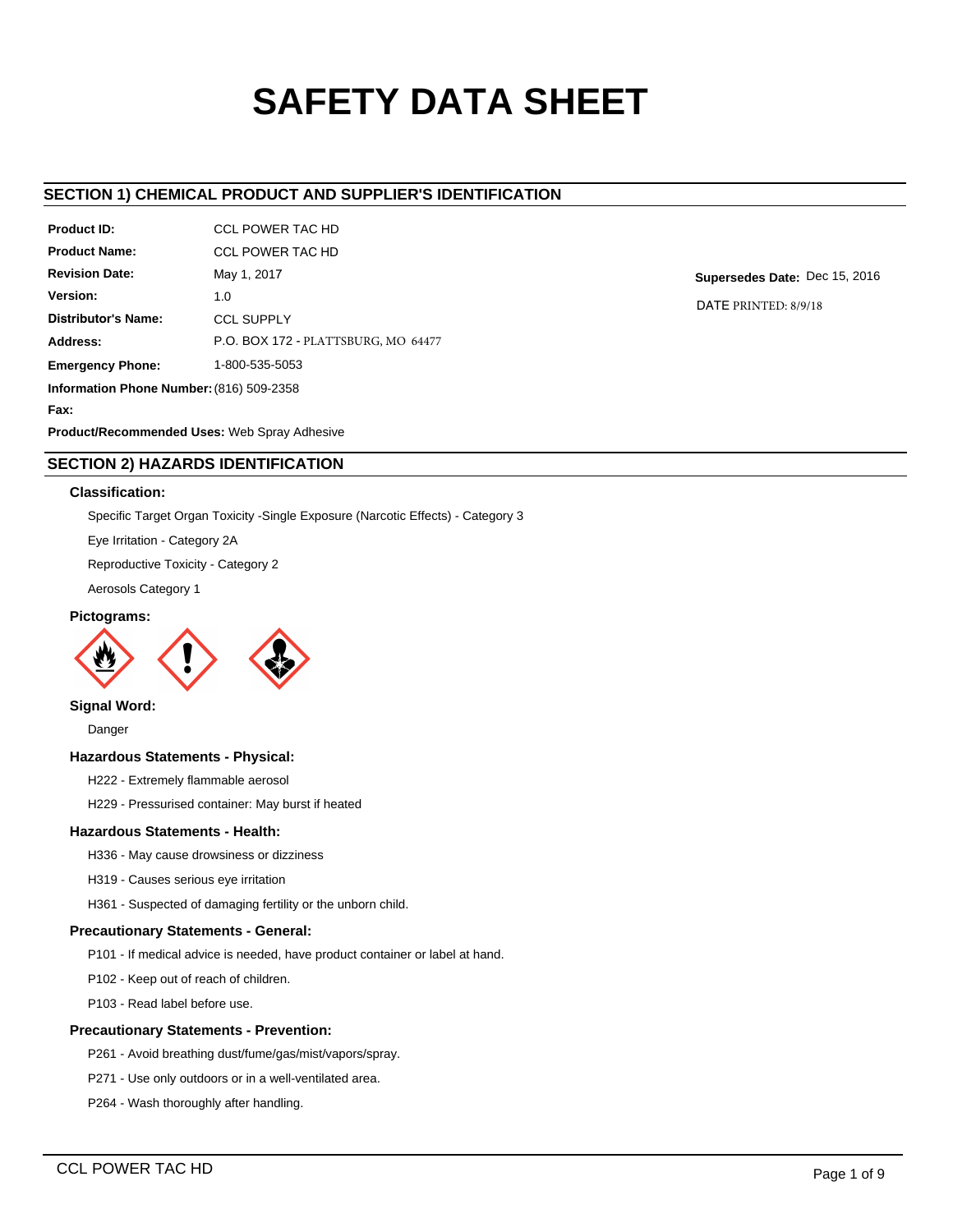- P280 Wear protective gloves/protective clothing/eye protection/face protection.
- P202 Do not handle until all safety precautions have been read and understood.
- P210 Keep away from heat, hot surfaces, sparks, open flames and other ignition sources. No smoking.
- P211 Do not spray on an open flame or other ignition source.
- P251 Do not pierce or burn, even after use.

#### **Precautionary Statements - Response:**

P304 + P340 - IF INHALED: Remove person to fresh air and keep comfortable for breathing.

P312 - Call a POISON CENTER or doctor/physician if you feel unwell.

P305 + P351 + P338 - IF IN EYES: Rinse cautiously with water for several minutes. Remove contact lenses, if present and easy to do. Continue rinsing.

P337 + P313 - If eye irritation persists: Get medical advice/attention.

P308 + P313 - IF exposed or concerned: Get medical advice/attention.

# **Precautionary Statements - Storage:**

P403 + P405 - Store in a well-ventilated place. Store locked up.

P410 + P412 - Protect from sunlight. Do not expose to temperatures exceeding 50 °C/122 °F.

#### **Precautionary Statements - Disposal:**

P501 - Dispose of contents and container in accordance with all local, regional, national and international regulations.

# **SECTION 3) COMPOSITION / INFORMATION ON INGREDIENTS**

| <b>CAS</b>   | <b>Chemical Name</b>  | % By Weight    |
|--------------|-----------------------|----------------|
| 0000067-64-1 | <b>ACETONE</b>        | 20% - 40%      |
| 0000106-97-8 | <b>BUTANE</b>         | 10% - 20%      |
| 0000074-98-6 | <b>PROPANE</b>        | 5% - 30%       |
| 0000079-20-9 | <b>METHYL ACETATE</b> | $2\% - 15\%$   |
| 0000142-82-5 | N-HEPTANE             | $2\% - 15\%$   |
| 0000115-10-6 | <b>METHYL ETHER</b>   | $1.0\% - 10\%$ |
| 0000110-82-7 | <b>CYCLOHEXANE</b>    | $0.1\% - 3\%$  |
| 0000108-88-3 | <b>TOLUENE</b>        | $0.5\% - 3\%$  |
|              |                       |                |

Specific chemical identity and/or exact percentage (concentration) of the composition has been withheld to protect confidentiality.

# **SECTION 4) FIRST-AID MEASURES**

#### **Inhalation:**

Remove source of exposure or move person to fresh air and keep comfortable for breathing.

If exposed/feel unwell/concerned: Call a POISON CENTER/doctor.

Eliminate all ignition sources if safe to do so.

#### **Eye Contact:**

Remove source of exposure or move person to fresh air. Rinse eyes cautiously with lukewarm, gently flowing water for several minutes, while holding the eyelids open. Remove contact lenses, if present and easy to do. Continue rinsing for a duration of 15-20 minutes. Take care not to rinse contaminated water into the unaffected eye or onto the face. If eye irritation persists: Get medical advice/attention.

## **Skin Contact:**

Take off immediately all contaminated clothing, shoes and leather goods (e.g. watchbands, belts). Gently blot or brush away excess product. Wash with plenty of lukewarm, gently flowing water for a duration of 15-20 minutes. Call a POISON CENTER/doctor if you feel unwell. Store contaminated clothing under water and wash before reuse or discard.

#### **Ingestion:**

Rinse mouth. Do NOT induce vomiting. Immediately call a POISON CENTER/doctor. If vomiting occurs naturally, lie on your side, in the recovery position.

Never give anything by mouth to an unconscious or convulsing victim. Keep person warm and quiet.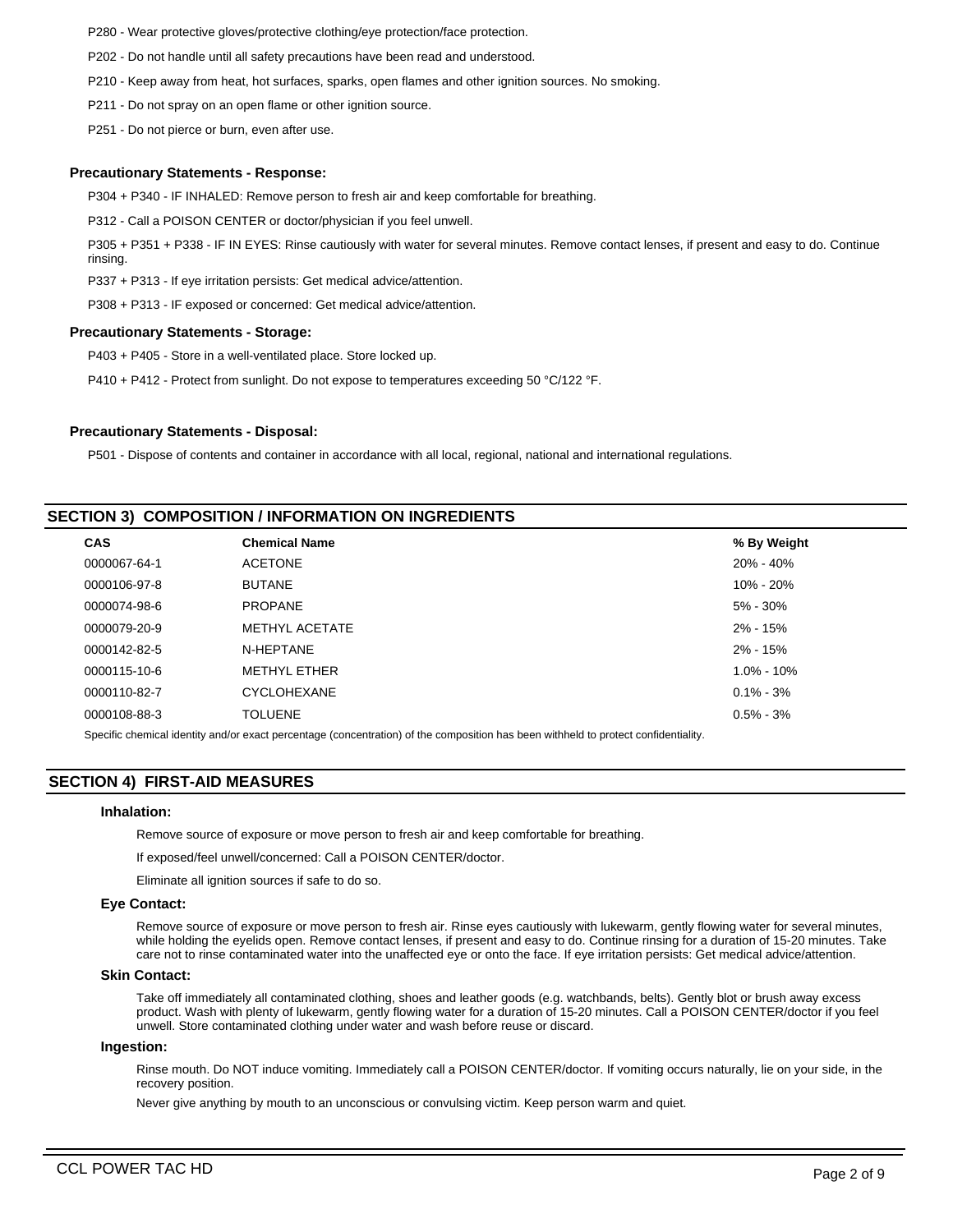# **SECTION 5) FIRE-FIGHTING MEASURES**

## **Suitable Extinguishing Media:**

Use water, fog, dry chemical, or carbon dioxide.

Carbon dioxide can displace oxygen. Use caution when applying carbon dioxide in confined spaces. Simultaneous use of foam and water on the same surface is to be avoided as water destroys the foam.

## **Unsuitable Extinguishing Media:**

Water may be ineffective but can be used to cool containers exposed to heat or flame.

#### **Specific Hazards in Case of Fire:**

Contents under pressure. Keep away from ignition sources and open flames. Exposure of containers to extreme heat and flames can cause them to rupture often with violent force.

Aerosol cans may rupture when heated.

Heated cans may burst.

In fire, will decompose to carbon dioxide, carbon monoxide

#### **Fire-Fighting Procedures:**

Isolate immediate hazard area and keep unauthorized personnel out. Stop spill/release if it can be done safely. Move undamaged containers from immediate hazard area if it can be done safely. Water spray may be useful in minimizing or dispersing vapors and to protect personnel.

Dispose of fire debris and contaminated extinguishing water in accordance with official regulations.

## **Special Protective Actions:**

Wear protective pressure self-contained breathing apparatus (SCBA)and full turnout gear.

Care should always be exercised in dust/mist areas.

# **SECTION 6) ACCIDENTAL RELEASE MEASURES**

## **Emergency Procedure:**

Flammable/combustible material.

ELIMINATE all ignition sources (no smoking, flares, sparks, or flames in immediate area). Stay upwind; keep out of low areas. Immediately turn off or isolate any source of ignition. Keep unnecessary people away; isolate hazard area and deny entry. Do not touch or walk through spilled material. Clean up immediately. Use absorbent sweeping compound to soak up material and put into suitable container for proper disposal.

#### **Recommended Equipment:**

Positive pressure, full-face piece self-contained breathing apparatus(SCBA), or positive pressure supplied air respirator with escape SCBA (NIOSH approved).

#### **Personal Precautions:**

ELIMINATE all ignition sources (no smoking, flares, sparks, or flames in immediate area). Use explosion proof equipment. Avoid breathing vapor. Avoid contact with skin, eye or clothing. Do not touch damaged containers or spilled materials unless wearing appropriate protective clothing.

#### **Environmental Precautions:**

Stop spill/release if it can be done safely. Prevent spilled material from entering sewers, storm drains, other unauthorized drainage systems and natural waterways by using sand, earth, or other appropriate barriers.

# **SECTION 7) HANDLING AND STORAGE**

#### **General:**

For industrial and institutional use only. For use by trained personnel only. Keep away from children. Wash hands after use. Do not get in eyes, on skin or on clothing. Do not breathe vapors or mists. Use good personal hygiene practices. Eating, drinking and smoking in work areas is prohibited. Remove contaminated clothing and protective equipment before entering eating areas. Eyewash stations and showers should be available in areas where this material is used and stored.

## **Ventilation Requirements:**

Use only with adequate ventilation to control air contaminants to their exposure limits. The use of local ventilation is recommended to control emissions near the source.

## **Storage Room Requirements:**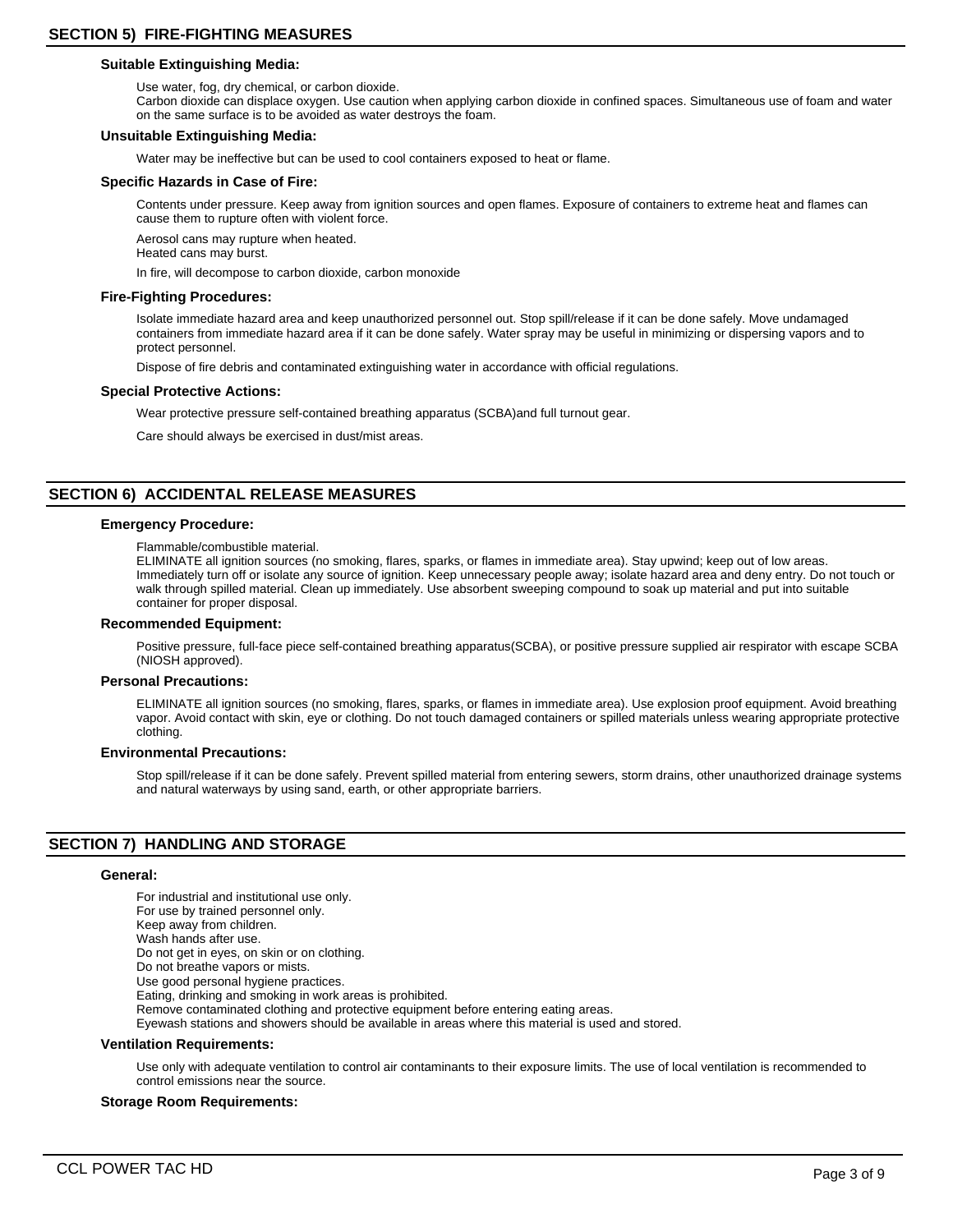Keep container(s) tightly closed and properly labeled. Store in cool, dry, well-ventilated areas away from heat, direct sunlight and incompatibilities. Store in approved containers and protect against physical damage. Keep containers securely sealed when not in use. Indoor storage should meet OSHA standards and appropriate fire codes. Containers that have been opened must be carefully resealed to prevent leakage. Empty container retain residue and may be dangerous.

Do not cut, drill, grind, weld, or perform similar operations on or near containers. Do not pressurize containers to empty them. Ground all structures, transfer containers and equipment to conform to the national electrical code. Use procedures that prevent static electrical sparks. Static electricity may accumulate and create a fire hazard.

Store at temperatures below 120°F.

# **SECTION 8) EXPOSURE CONTROLS, PERSONAL PROTECTION**

## **Eye Protection:**

Chemical goggles, safety glasses with side shields or vented/splash proof goggles. Contact lenses may absorb irritants. Particles may adhere to lenses and cause corneal damage.

## **Skin Protection:**

Wear gloves, long sleeved shirt, long pants and other protective clothing as required to minimize skin contact.

Use of gloves approved to relevant standards made from the following materials may provide suitable chemical protection: PVC, neoprene or nitrile rubber gloves. Suitability and durability of a glove is dependent on usage, e.g. frequency and duration of contact, chemical resistance of glove material, glove thickness, dexterity. Always seek advice from glove suppliers. Contaminated gloves should be replaced. Chemical-resistant clothing is recommended to avoid prolonged contact. Avoid unnecessary skin contact.

## **Respiratory Protection:**

If engineering controls do not maintain airborne concentrations to a level which is adequate to protect worker, a respiratory protection program that meets or is equivalent to OSHA 29 CFR 1910.134 and ANSI Z88.2 should be followed. Check with respiratory protective equipment suppliers. Where air-filtering respirators are suitable, select an appropriate combination of mask and filter. Select a filter suitable for combined particulate/organic gases and vapors.

When spraying more than one half can continuously or more than one can consecutively, use NIOSH approved respirator.

| <b>Chemical Name</b>  | <b>OSHA</b><br>TWA<br>(ppm) | <b>OSHA</b><br>TWA<br>(mg/m3) | <b>OSHA</b><br><b>STEL</b><br>(ppm) | <b>OSHA</b><br><b>STEL</b><br>(mg/m3) | <b>OSHA</b><br>Tables (Z1,<br>Z2, Z3 | <b>OSHA</b><br>Carcinogen | <b>OSHA</b><br><b>Skin</b><br>designation | <b>NIOSH</b><br><b>TWA</b><br>(ppm) | <b>NIOSH</b><br>TWA<br>(mg/m3) | <b>NIOSH</b><br><b>STEL</b><br>(ppm) | <b>NIOSH</b><br><b>STEL</b><br>(mg/m3) | <b>NIOSH</b><br>Carcinogen |
|-----------------------|-----------------------------|-------------------------------|-------------------------------------|---------------------------------------|--------------------------------------|---------------------------|-------------------------------------------|-------------------------------------|--------------------------------|--------------------------------------|----------------------------------------|----------------------------|
| <b>ACETONE</b>        | 1000                        | 2400                          |                                     |                                       |                                      |                           |                                           | 250                                 | 590                            |                                      |                                        |                            |
| <b>BUTANE</b>         |                             |                               |                                     |                                       |                                      |                           |                                           | 800                                 | 1900                           |                                      |                                        |                            |
| <b>CYCLOHEXANE</b>    | 300                         | 1050                          |                                     |                                       |                                      |                           |                                           | 300                                 | 1050                           |                                      |                                        |                            |
| <b>METHYL ACETATE</b> | 200                         | 610                           |                                     |                                       |                                      |                           |                                           | 200                                 | 610                            | 250                                  | 760                                    |                            |
| N-HEPTANE             | 500                         | 2000                          |                                     |                                       |                                      |                           |                                           | 85                                  | 350                            |                                      |                                        |                            |
| PROPANE               | 1000                        | 1800                          |                                     |                                       |                                      |                           |                                           | 1000                                | 1800                           |                                      |                                        |                            |
| <b>TOLUENE</b>        | $200 (a)$ /<br>300 ceiling  | 0.2                           | 500ppm<br>/10 minutes<br>(a)        |                                       | 1,2                                  |                           |                                           | 100                                 | 375                            | 150                                  | 560                                    |                            |

| <b>Chemical Name</b>  | <b>ACGIH</b><br><b>TWA</b><br>(ppm)                | <b>ACGIH</b><br><b>TWA</b><br>(mg/m3) | <b>ACGIH</b><br><b>STEL</b><br>(ppm) | <b>ACGIH</b><br><b>STEL</b><br>(mg/m3) |
|-----------------------|----------------------------------------------------|---------------------------------------|--------------------------------------|----------------------------------------|
| <b>ACETONE</b>        | 250                                                |                                       | 500                                  |                                        |
| <b>BUTANE</b>         | 1000                                               |                                       |                                      |                                        |
| <b>CYCLOHEXANE</b>    | 100                                                |                                       |                                      |                                        |
| <b>METHYL ACETATE</b> | 200                                                | 606                                   | 250                                  | 757                                    |
| N-HEPTANE             | 400                                                | 1640                                  | 500                                  | 2050                                   |
| <b>PROPANE</b>        | See<br>Appendix<br>F: Minimal<br>Oxygen<br>Content |                                       |                                      |                                        |
| <b>TOLUENE</b>        | 20                                                 | 0.2                                   |                                      |                                        |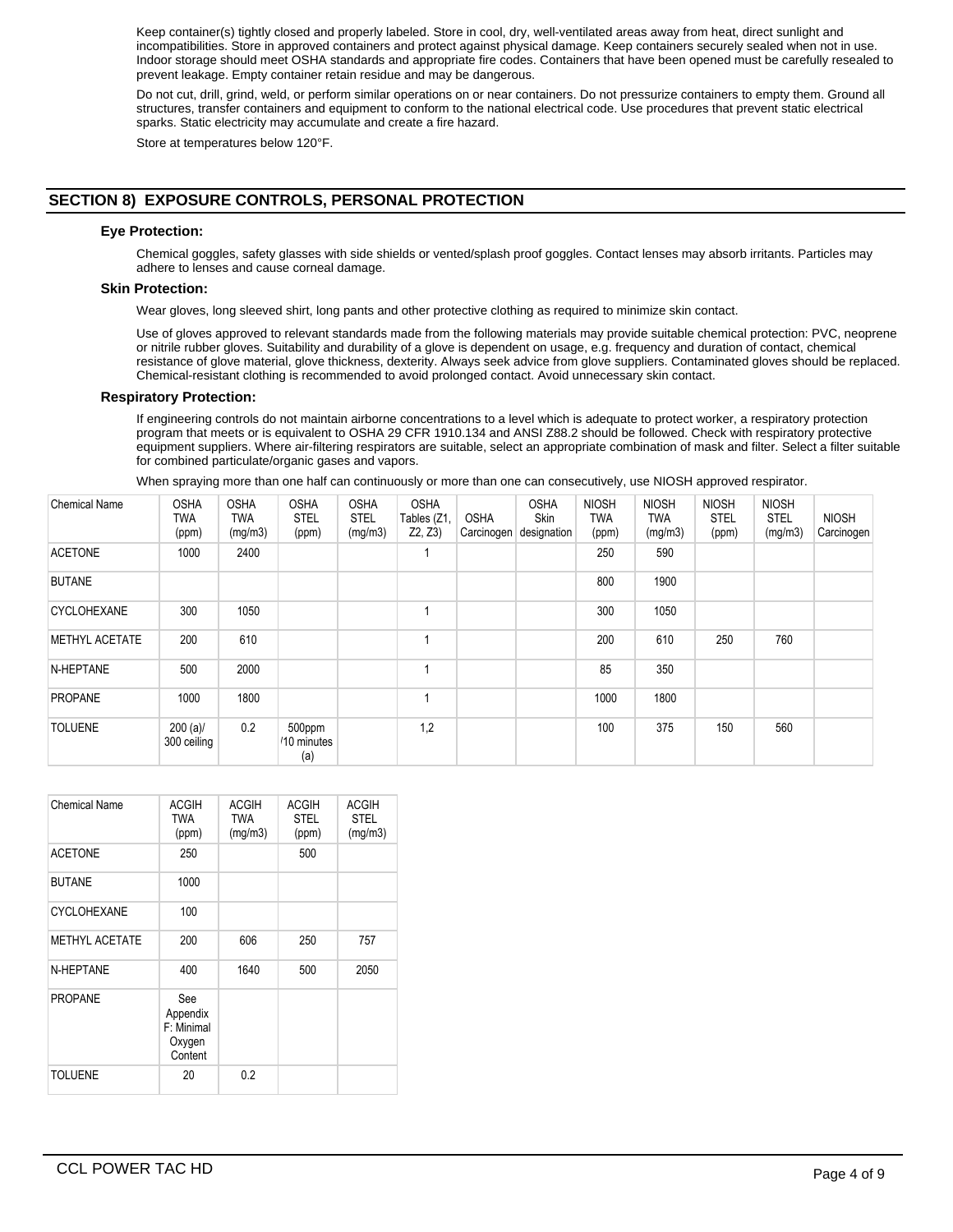# **SECTION 9) PHYSICAL AND CHEMICAL PROPERTIES**

| <b>Physical and Chemical Properties</b> |                        |  |  |  |
|-----------------------------------------|------------------------|--|--|--|
| <b>VOC Regulatory</b>                   | 342.24167 g/l          |  |  |  |
| Density                                 | 7.38000 lb/gal         |  |  |  |
| Density VOC                             | 2.85606 lb/gal         |  |  |  |
| <b>VOC Regulatory</b>                   | 2.85606 lb/gal         |  |  |  |
| % VOC                                   | 38.70000%              |  |  |  |
| <b>VOC Actual</b>                       | 2.85606 lb/gal         |  |  |  |
| <b>VOC Actual</b>                       | 342.24167 g/l          |  |  |  |
| Appearance                              | N.A.                   |  |  |  |
| Odor Threshold                          | N.A.                   |  |  |  |
| <b>Odor Description</b>                 | N.A.                   |  |  |  |
| pH                                      | N.A.                   |  |  |  |
| <b>Water Solubility</b>                 | N.A.                   |  |  |  |
| Flammability                            | Flashpoint below 73 °F |  |  |  |
| Flash Point Symbol                      | N.A.                   |  |  |  |
| <b>Flash Point</b>                      | $-156 °F$              |  |  |  |
| Viscosity                               | N.A.                   |  |  |  |
| Lower Explosion Level                   | N.A.                   |  |  |  |
| <b>Upper Explosion Level</b>            | N.A.                   |  |  |  |
| Vapor Density                           | Slower than ether      |  |  |  |
| <b>Melting Point</b>                    | N.A.                   |  |  |  |
| <b>Freezing Point</b>                   | N.A.                   |  |  |  |
| Low Boiling Point                       | 160.71 °F              |  |  |  |
| <b>High Boiling Point</b>               | N.A.                   |  |  |  |
| Decomposition Pt                        | N.A.                   |  |  |  |
| Auto Ignition Temp                      | N.A.                   |  |  |  |
| <b>Evaporation Rate</b>                 | Slower than ether      |  |  |  |

# **SECTION 10) STABILITY AND REACTIVITY**

# **Stability:**

Stable.

# **Conditions to Avoid:**

High temperatures.

# **Incompatible Materials:**

None known.

# **Hazardous Reactions/Polymerization:**

Will not occur.

# **Hazardous Decomposition Products:**

In fire, will decompose to carbon dioxide, carbon monoxide.

# **SECTION 11) TOXICOLOGICAL INFORMATION**

# **Skin Corrosion/Irritation:**

Overexposure will cause defatting of skin.

# **Serious Eye Damage/Irritation:**

Overexposure will cause redness and burning sensation.

Causes serious eye irritation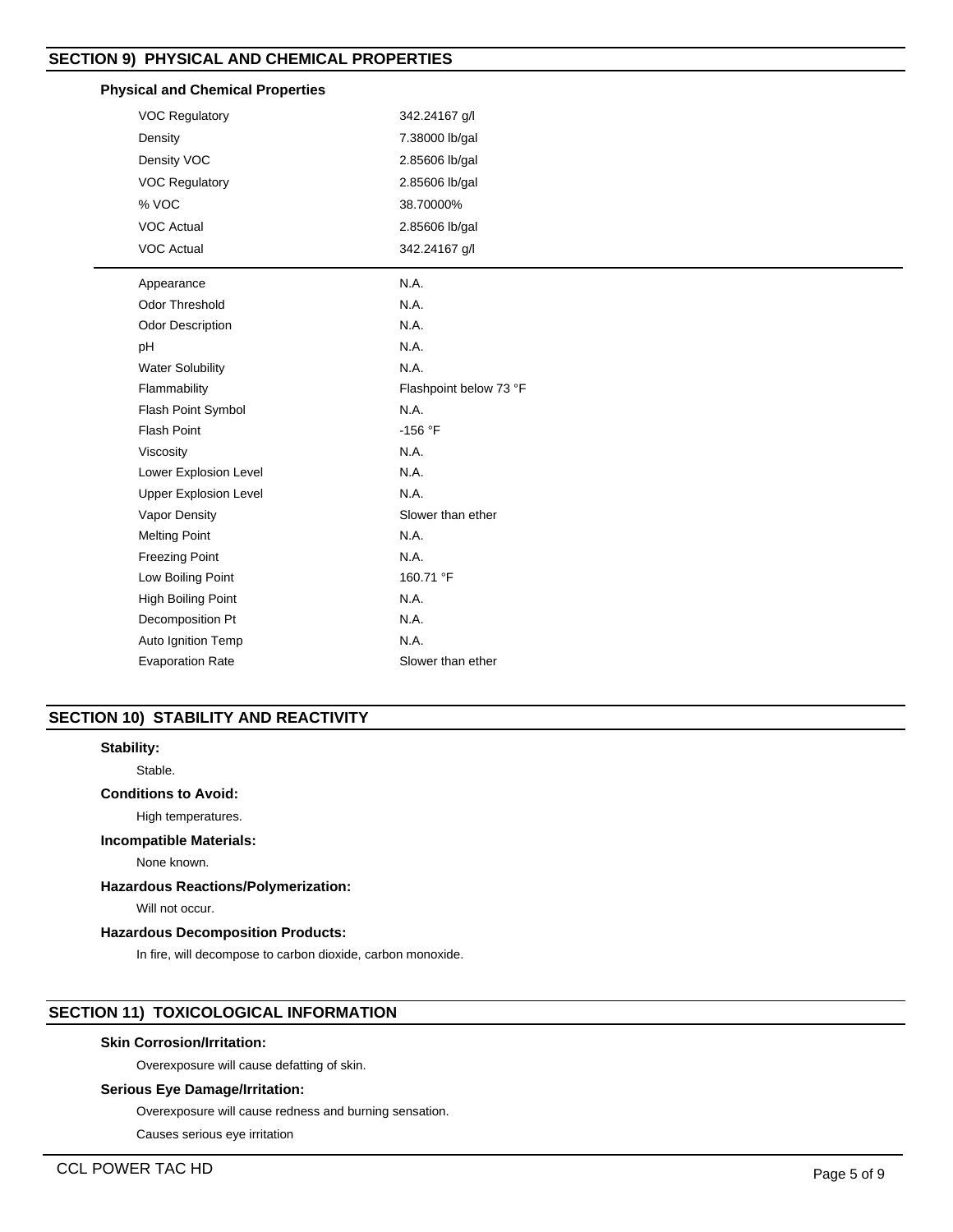# **Carcinogenicity:**

No data available

## **Germ Cell Mutagenicity:**

No data available

## **Reproductive Toxicity:**

Suspected of damaging fertility or the unborn child.

# **Respiratory/Skin Sensitization:**

No data available

# **Specific Target Organ Toxicity - Single Exposure:**

May cause drowsiness or dizziness

# **Specific Target Organ Toxicity - Repeated Exposure:**

No data available

## **Aspiration Hazard:**

No data available

# **Acute Toxicity:**

Inhalation: effect of overexposure include irritation of respiratory tract, headache, dizziness, nausea, and loss of coordination. Extreme overexposure may result in unconsciousness and possibly death.

## 0000079-20-9 METHYL ACETATE

LC50 (rat): 16000-32000 ppm (4-hour exposure) (9)

LD50 (oral, rat): greater than 5000 mg/kg (4) LD50 (oral, rabbit): 3700 mg/kg (cited as 50 millimols/kg) (10) LD50 (skin, rabbit): greater than 5000 mg/kg (4)

0000142-82-5 N-HEPTANE

LC50 (rat): approximately 25000 ppm (4-hour exposure); cited as 103 g/m3 (4-hour exposure) (6)

LD50 (oral, rat): Greater than 15000 mg/kg (4)

## 0000110-82-7 CYCLOHEXANE

LD50 (oral, rat): 8-39 mL/kg (6200 to 30400 mg/kg) (3) LD50 (oral, mouse): 1300 mg/kg (3) LD50 (dermal, rabbit): Greater than 18000 mg/kg (4)

## 0000108-88-3 TOLUENE

LC50 (rat): 8800 ppm (4-hour exposure) (2)

LC50 (rat): 6000 ppm (6-hour exposure) (3)

LD50 (oral, rat): 2600 to 7500 mg/kg (3,5,11,17) LD50 (oral, neonatal rat): less than 870 mg/kg (3)

LD50 (dermal, rabbit): 12,225 mg/kg (reported as 14.1 ml/kg) (1)

## 0000067-64-1 ACETONE

LC50 (male rat): 30000 ppm (4-hour exposure); cited as 71000 mg/m3 (4-hour exposure) (29) LC50 (male mouse): 18600 ppm (4-hour exposure); cited as 44000 mg/m3 (4-hour exposure) (29)

LD50 (oral, female rat): 5800 mg/kg (24)

LD50 (oral, mature rat): 6700 mg/kg (cited as 8.5 mL/kg) (31)

LD50 (oral, newborn rat): 1750 mg/kg (cited as 2.2 mL/kg) (31)

LD50 (oral, mouse): 3000 mg/kg (32,unconfirmed)

LD50 (dermal, rabbit): Greater than 16000 mg/kg cited as 20 mL/kg) (30)

0000106-97-8 BUTANE

LC50 (mouse): 202000 ppm (481000 mg/m3) (4-hour exposure); cited as 680 mg/L (2-hour exposure) (9) LC50 (rat): 276000 ppm (658000 mg/m3) (4-hour exposure); cited as 658 mg/L (4- hour exposure) (9)

# **Potential Health Effects - Miscellaneous**

0000067-64-1 ACETONE

The following medical conditions may be aggravated by exposure: lung disease, eye disorders, skin disorders. Overexposure may cause damage to any of the following organs/systems: blood, central nervous system, eyes, kidneys, liver, respiratory system, skin.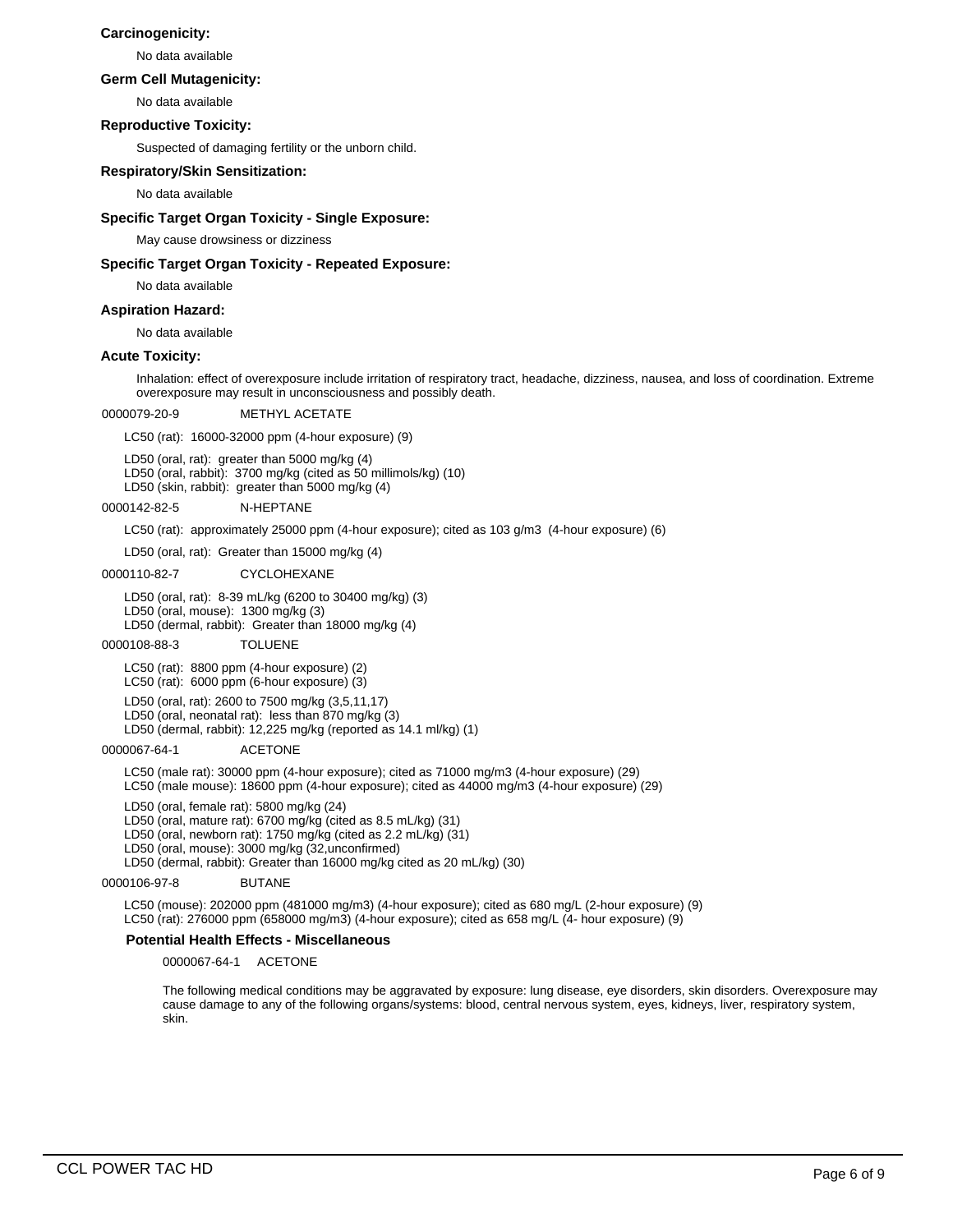#### 0000108-88-3 TOLUENE

Increased susceptibility to the effects of this material may be observed in people with preexisting disease of any of the following: central nervous system, kidneys, liver, respiratory system, skin. Can be absorbed through the skin in harmful amounts. Recurrent overexposure may result in liver and kidney injury. High airborne levels have produced irregular heart beats in animals and occasional palpitations in humans. Rats exposed to very high airborne levels have exhibited high frequency hearing deficits. The significance of this to man is unknown. WARNING: This chemical is known to the State of California to cause birth defects or other reproductive harm.

#### 0000142-82-5 N-HEPTANE

Increased susceptibility to the effects of this material may be observed in people with preexisting disease of any of the following: central nervous system, respiratory system, skin. May cause central nervous system effects such as dizziness, headache, nausea, and loss of consciousness. Laboratory studies with rats have shown that petroleum distillates can cause kidney damage and kidney or liver tumors. These effects were not seen in similar studies with guinea pigs, dogs, or monkeys. Several studies evaluating petroleum workers have not shown a significant increase of kidney damage or an increase in kidney or liver tumors. Aspiration may occur during swallowing or vomiting, resulting in lung damage.

#### **Chronic Exposure**

0000108-88-3 TOLUENE

TERATOGENIC EFFECTS:Toluene has been Classified as POSSIBLE for humans.

# **SECTION 12) ECOLOGICAL INFORMATION**

#### **Toxicity:**

No data available

**Persistence and Degradability:**

No data available.

# **Bio-Accumulative Potential:**

No data available.

# **Mobility in Soil:**

No data available.

#### **Other Adverse Effects:**

No data available.

#### **Bio-accumulative Potential**

0000067-64-1 ACETONE

Does not bioaccumulate

## **Persistence and Degradability**

0000067-64-1 ACETONE

91% readily biodegradable, Method: OECD Test Guideline 301B

## **SECTION 13) DISPOSAL CONSIDERATIONS**

## **Waste Disposal:**

Under RCRA, it is the responsibility of the user of the product, to determine at the time of disposal whether the product meets RCRA criteria for hazardous waste. Waste management should be in full compliance with federal, state, and local laws.

Empty containers retain product residue which may exhibit hazards of material, therefore do not pressurize, cut, glaze, weld or use for any other purposes. Return drums to reclamation centers for proper cleaning and reuse.

## **SECTION 14) TRANSPORT INFORMATION**

# **U.S. DOT Information:**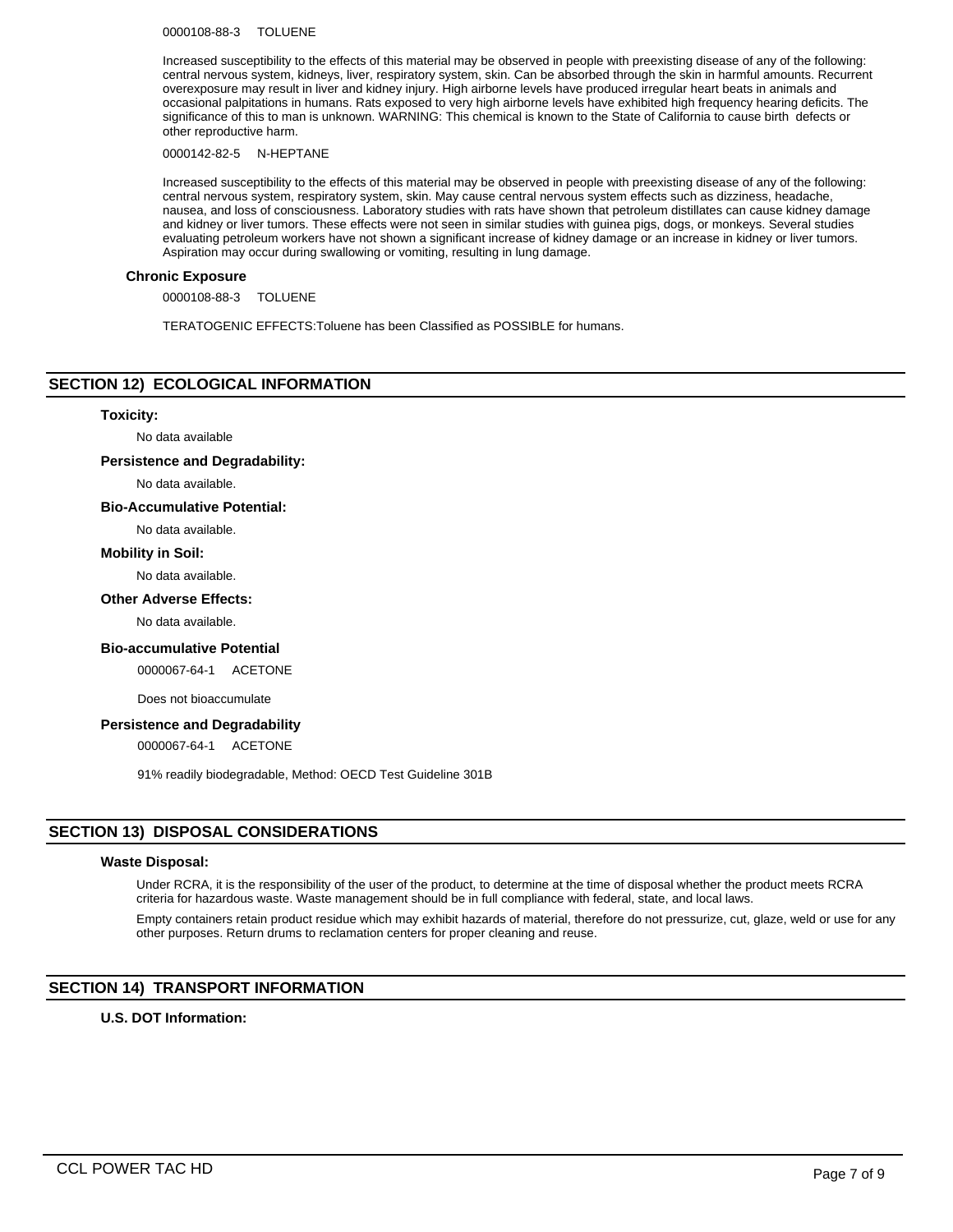UN number: UN1950 Proper shipping name: Aerosols, flammable, (each not exceeding 1 L capacity) Hazard class: 2.1 Packaging group: N/A Hazardous substance (RQ): No data available Toxic-Inhalation Hazard: No data available Marine Pollutant: No data available Note / Special Provision: No data available

# **IMDG Information:**

UN number: UN1950 Proper shipping name: Aerosols, flammable, (each not exceeding 1 L capacity) Hazard class: 2.1 Packaging group: N/A Marine Pollutant: No data available Note / Special Provision: No data available

# **IATA Information:**

UN number: UN1950 Hazard class: 2.1 Packaging group: N/A Proper shipping name: Aerosols, flammable, (each not exceeding 1 L capacity) Note / Special Provision: No data available

# **SECTION 15) REGULATORY INFORMATION**

| <b>CAS</b>   | Chemical Name       | % By Weight | <b>Requlation List</b>                                                                                          |
|--------------|---------------------|-------------|-----------------------------------------------------------------------------------------------------------------|
| 0000067-64-1 | <b>ACETONE</b>      |             | 20% - 40% CERCLA, SARA312, TSCA, RCRA, ACGIH, OSHA                                                              |
| 0000106-97-8 | <b>BUTANE</b>       |             | 10% - 20% SARA312, VOC, TSCA, ACGIH                                                                             |
| 0000074-98-6 | <b>PROPANE</b>      |             | 5% - 30% SARA312, VOC, TSCA, ACGIH, OSHA                                                                        |
| 0000079-20-9 | METHYL ACETATE      |             | 2% - 15% SARA312, TSCA, ACGIH, OSHA                                                                             |
| 0000142-82-5 | N-HEPTANE           |             | 2% - 15% SARA312, VOC, TSCA, ACGIH, OSHA                                                                        |
| 0000115-10-6 | <b>METHYL ETHER</b> |             | 1.0% - 10% SARA312.VOC TSCA                                                                                     |
| 0000110-82-7 | <b>CYCLOHEXANE</b>  |             | 0.1% - 3% SARA313, CERCLA, SARA312, VOC, TSCA, RCRA, ACGIH, OSHA                                                |
| 0000108-88-3 | <b>TOLUENE</b>      |             | 0.5% - 3% SARA313, CERCLA, HAPS, SARA312, VOC, TSCA, RCRA, ACGIH, CA Prop65 - California Proposition<br>65.OSHA |

# **SECTION 16) OTHER INFORMATION**

## **Glossary:**

\* There are points of differences between OSHA GHS and UN GHS. In 90% of the categories, they can be used interchangeably, but for the Skin Corrosion/Irritant Category and the Specific Target Organ Toxicity (Single and Repeated Exposure) Categories. In these cases, our system will say UN GHS.

ACGIH- American Conference of Governmental Industrial Hygienists; ANSI- American National Standards Institute; Canadian TDG-Canadian Transportation of Dangerous Goods; CAS- Chemical Abstract Service; Chemtrec- Chemical Transportation Emergency Center (US); CHIP- Chemical Hazard Information and Packaging; DSL- Domestic Substances List; EC- Equivalent Concentration; EH40 (UK)- HSE Guidance Note EH40 Occupational Exposure Limits; EPCRA- Emergency Planning and Community Right-To-Know Act; ESL- Effects screening levels; HMIS- Hazardous Material Information Service; LC- Lethal Concentration; LD- Lethal Dose; NFPA- National Fire Protection Association; OEL- Occupational Exposure Limits; OSHA- Occupational Safety and Health Administration, US Department of Labor; PEL- Permissible Exposure Limit; SARA (Title III)- Superfund Amendments and Reauthorization Act; SARA 313- Superfund Amendments and Reauthorization Act, Section 313; SCBA- Self-Contained Breathing Apparatus; STEL- Short Term Exposure Limit; TCEQ - Texas Commission on Environmental Quality; TLV- Threshold Limit Value; TSCA- Toxic Substances Control Act Public Law 94-469; TWA

- Time Weighted Value; US DOT- US Department of Transportation; WHMIS- Workplace Hazardous Materials Information System.